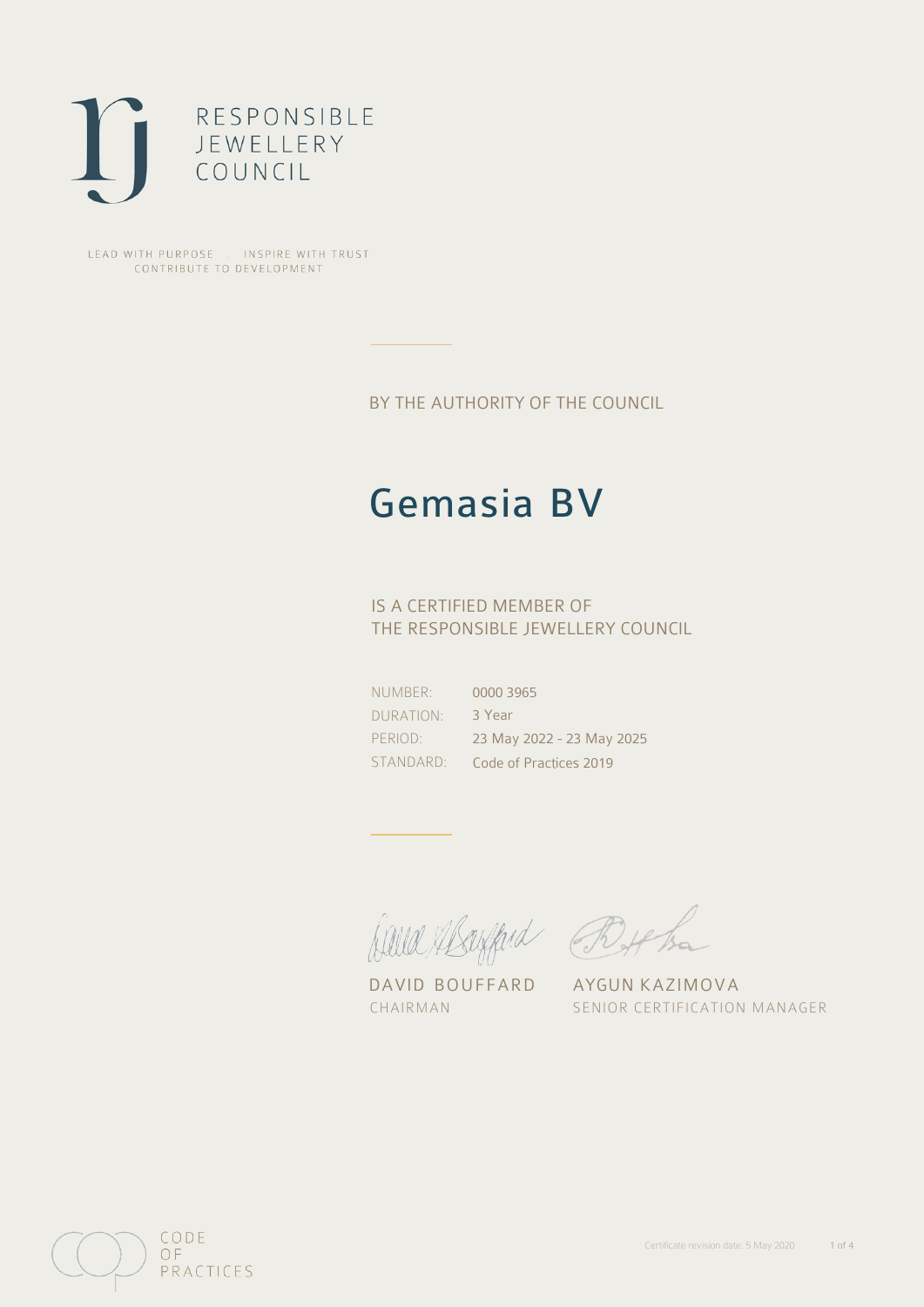

# **CERTIFICATION OVERVIEW**

| <b>MEMBERSHIP</b><br><b>FORUM</b>      | Diamonds and Coloured Gemstones Trader, Cutter and/or Polisher                                                                                                                                                                                                                                                                                                                                                                                        |
|----------------------------------------|-------------------------------------------------------------------------------------------------------------------------------------------------------------------------------------------------------------------------------------------------------------------------------------------------------------------------------------------------------------------------------------------------------------------------------------------------------|
| <b>AUDIT</b><br><b>DATE</b>            | 25 October 2021                                                                                                                                                                                                                                                                                                                                                                                                                                       |
| <b>AUDIT</b><br><b>TYPE</b>            | Re-certification                                                                                                                                                                                                                                                                                                                                                                                                                                      |
| APPLICABLE<br><b>STANDARD</b>          | Code of Practices 2019                                                                                                                                                                                                                                                                                                                                                                                                                                |
| <b>ACCREDITED</b><br><b>AUDIT FIRM</b> | Figurad Bedrijfsrevisoren BVBA                                                                                                                                                                                                                                                                                                                                                                                                                        |
| <b>APPLICABLE</b><br><b>PROVISIONS</b> | 1. General requirements: 1-4, except 3.2<br>2. Responsible supply chains, human rights and due<br>diligence: 5-14, except 7.1a, 7.3a-b, 8, 9, 11.3, 13.2-4, 14.3<br>3. Labour rights and working conditions: 15-22, except 19.3,<br>21.3<br>4. Health, Safety and Environment: 23-27, except 23.6, 23.10, 27.4<br>5. Gold, Silver, PGM, diamond and coloured gemstone<br>products: 28-30, except 28.2a-j, 30<br>6. Responsible mining: Not applicable |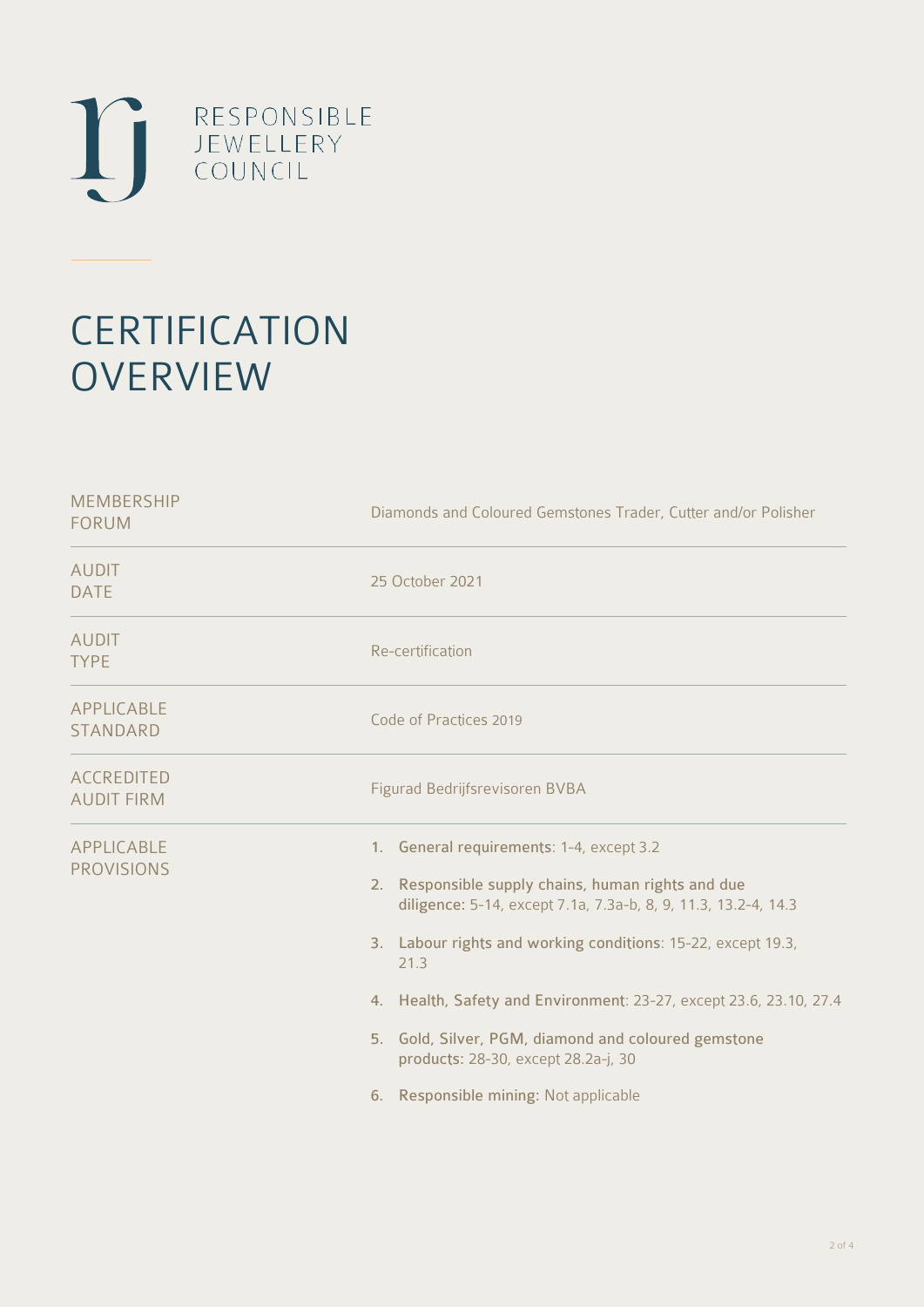| PROVENANCE<br><b>CLAIMS</b>                | To the best of our knowledge and written assurance from our suppliers,<br>the diamonds herein invoiced have not originated from Zimbabwe /<br>Marange region.                                                                                                       |
|--------------------------------------------|---------------------------------------------------------------------------------------------------------------------------------------------------------------------------------------------------------------------------------------------------------------------|
| <b>AUDITOR STATEMENT OF</b><br>CONFORMANCE | Based on the scope and findings of the certification audit, the member<br>has demonstrated a conformance level consistent with a:                                                                                                                                   |
|                                            | 3 Year Certification                                                                                                                                                                                                                                                |
| <b>NEXT AUDIT TYPE</b>                     | MID-TERM REVIEW (within 12-24 months):                                                                                                                                                                                                                              |
|                                            | A. Mid-term review NOT required due to:                                                                                                                                                                                                                             |
|                                            | No anticipated changes to the certification scope during the<br>certification period                                                                                                                                                                                |
|                                            | 3 or less minor non-conformances with critical provisions or in<br>general identified by the audit (not covered by parallel audits<br>for schemes identified as equivalent to RJC's) for an individual<br>member in the mining sector or a non-mining sector member |
|                                            | <25 full time equivalent personnel                                                                                                                                                                                                                                  |
|                                            | Low risk of non-conformances due to management controls                                                                                                                                                                                                             |
|                                            | Existence of parallel audits for schemes recognised by RJC                                                                                                                                                                                                          |
|                                            | Strong internal controls ensuring effective review and closure<br>of corrective actions for non-conformances                                                                                                                                                        |
|                                            |                                                                                                                                                                                                                                                                     |
|                                            | B. Mid-term review (desktop only) required due to:                                                                                                                                                                                                                  |
|                                            | No impact on conformance levels from any changes to the<br>certification scope                                                                                                                                                                                      |
|                                            | 5 or less minor non-conformances with critical provisions or in<br>general identified by the audit (not covered by parallel audits<br>for schemes identified as equivalent to RJC's) for an individual<br>member in the mining sector or a non-mining sector member |
|                                            | Possibility of remote verification of actions                                                                                                                                                                                                                       |
|                                            | No risk to critical provisions                                                                                                                                                                                                                                      |